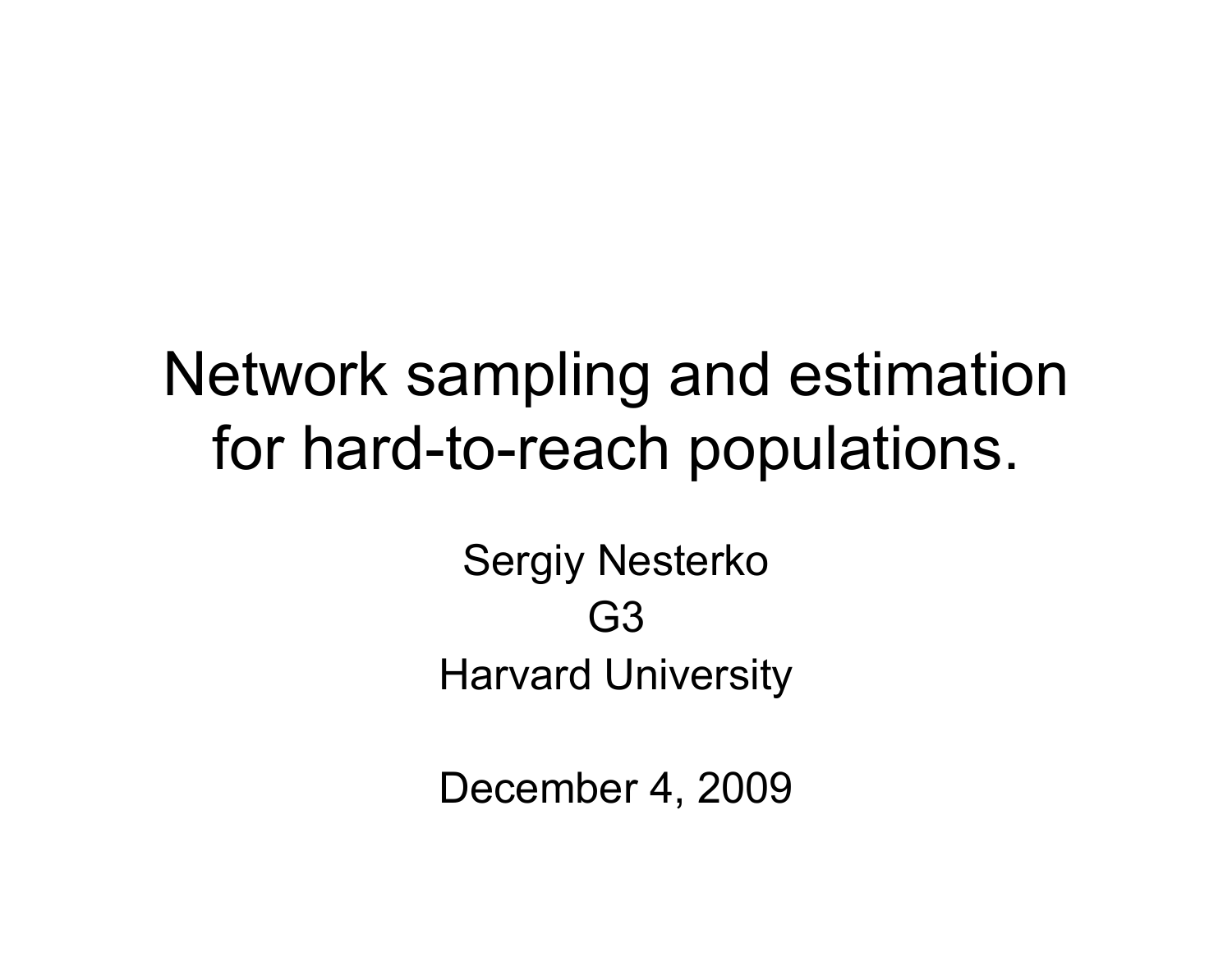## Plan

- 0. Motivation.
- 1. Background.
- 2. Simulations.
- 3. Conclusion.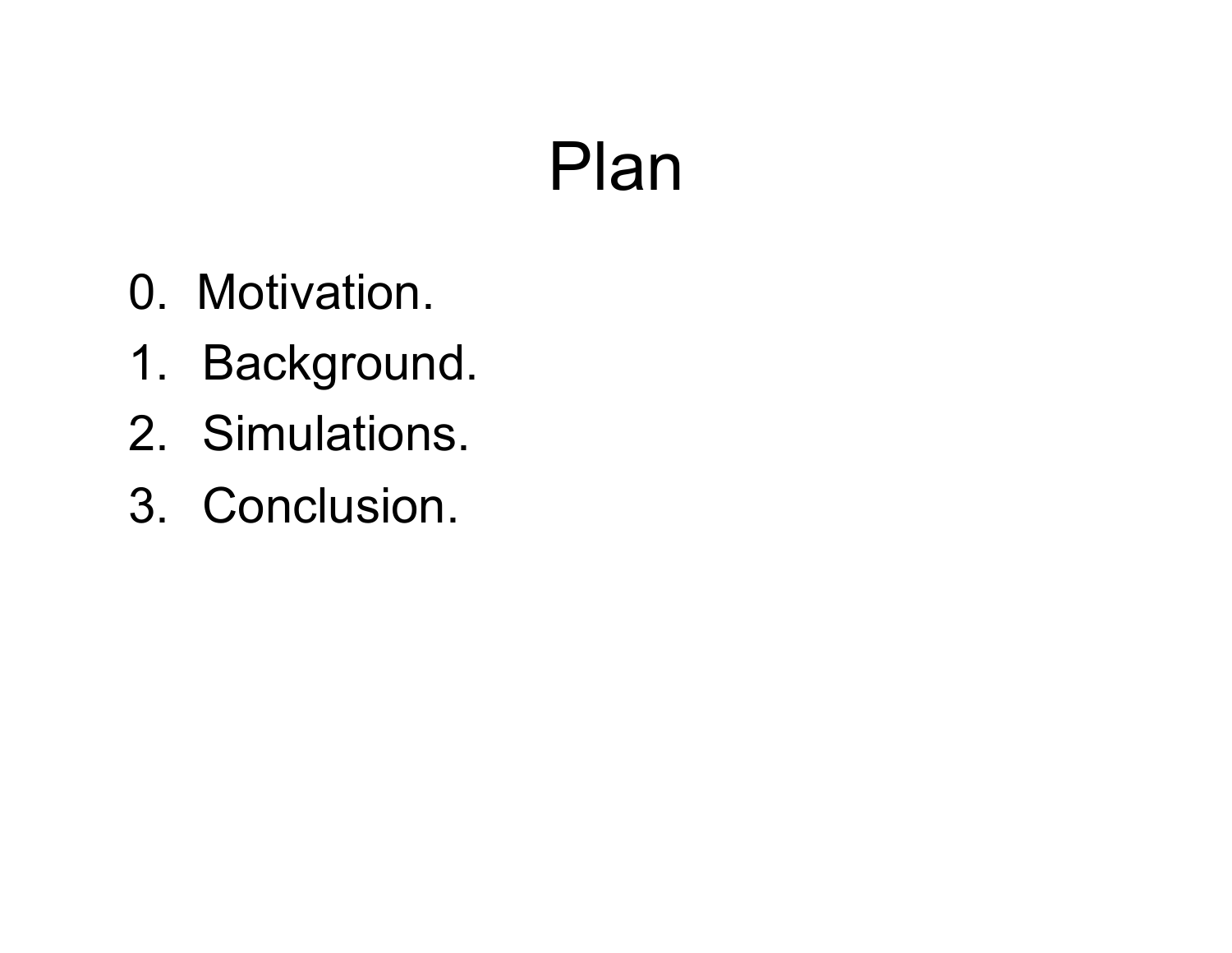## Motivation

- Current. San Diego study need to make educated estimation decisions.
- General. Develop better estimation and sampling techniques in the setting of hardto-reach populations.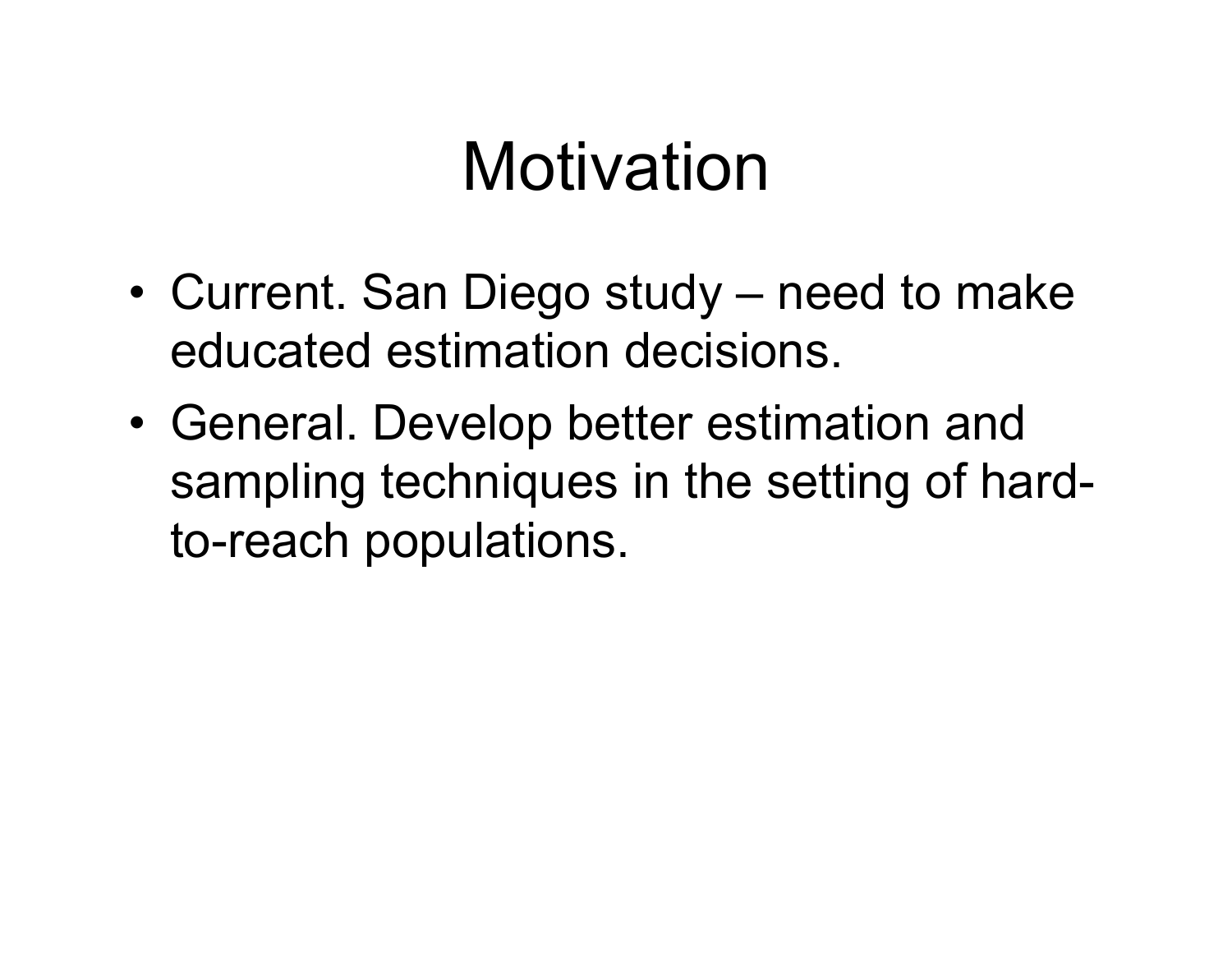## Background

- Respondent-driven sampling to sample from hard-to-reach populations
- Theoretical work on estimation done only by Heckathorn (2002, 2004)
- Performance tested by Goel and Salganik (2007), Gile and Handcock (2009), each with drawbacks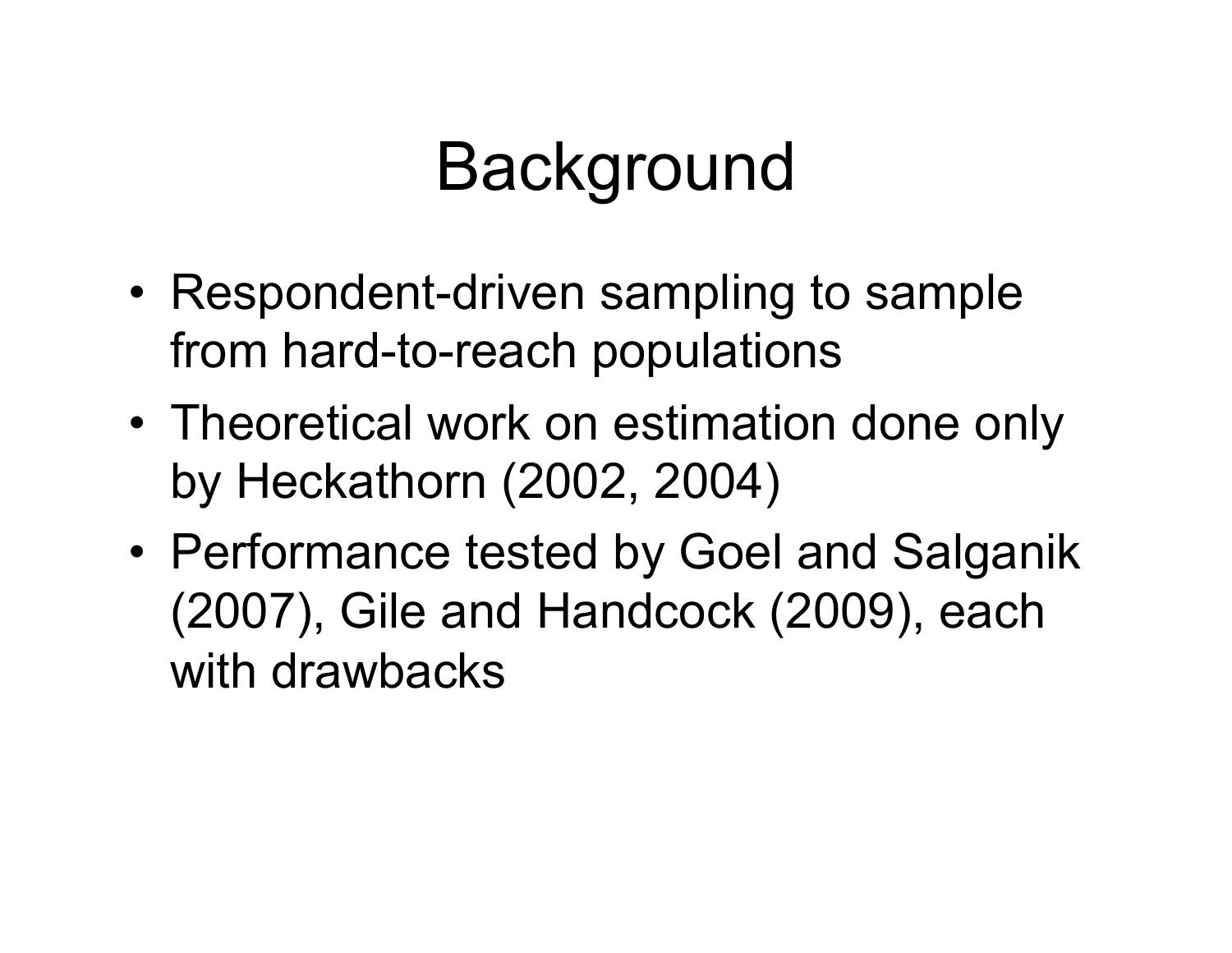## Heckathorn estimator

$$
\hat{\theta} = \frac{1}{\sum D_i^{-1}} \sum D_i^{-1} X_i
$$

- Assume  $D_i$  known and fixed (and X and D independent).
- Assume uniform participant recruitment.
- Hopefully, stationarity quickly achieved.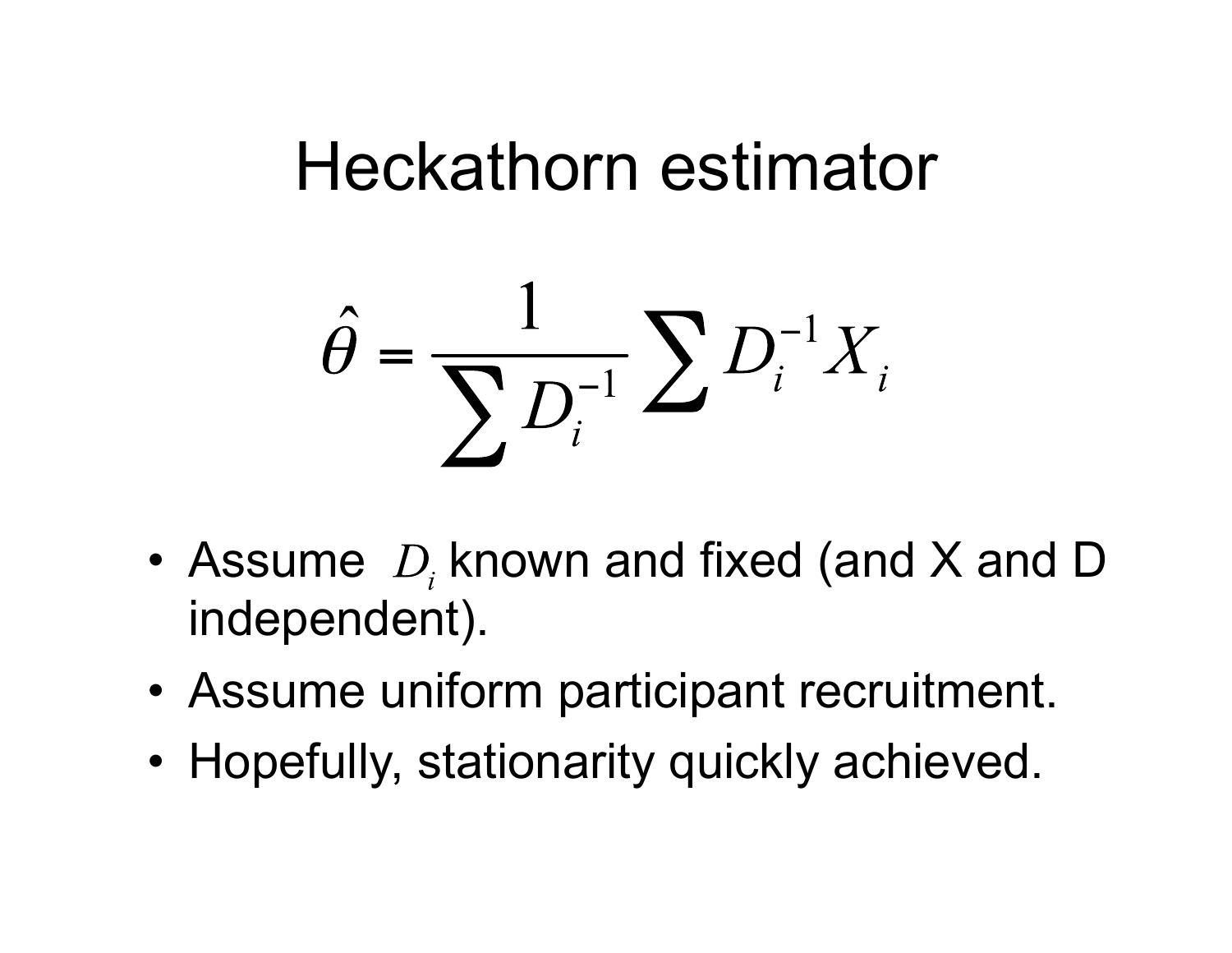| Feature           | Values                                       |
|-------------------|----------------------------------------------|
| Topology          | homophily, inverted homophily, power law     |
| Referral function | preferential, inverted preferential, uniform |
| Degree reporting  | exact, shochastic                            |
| Seed selection    | uniform, proportional to degree              |

- 36 possible combinations
- Each simulation consists of simulating 500 networks and 500 RDS processes on each.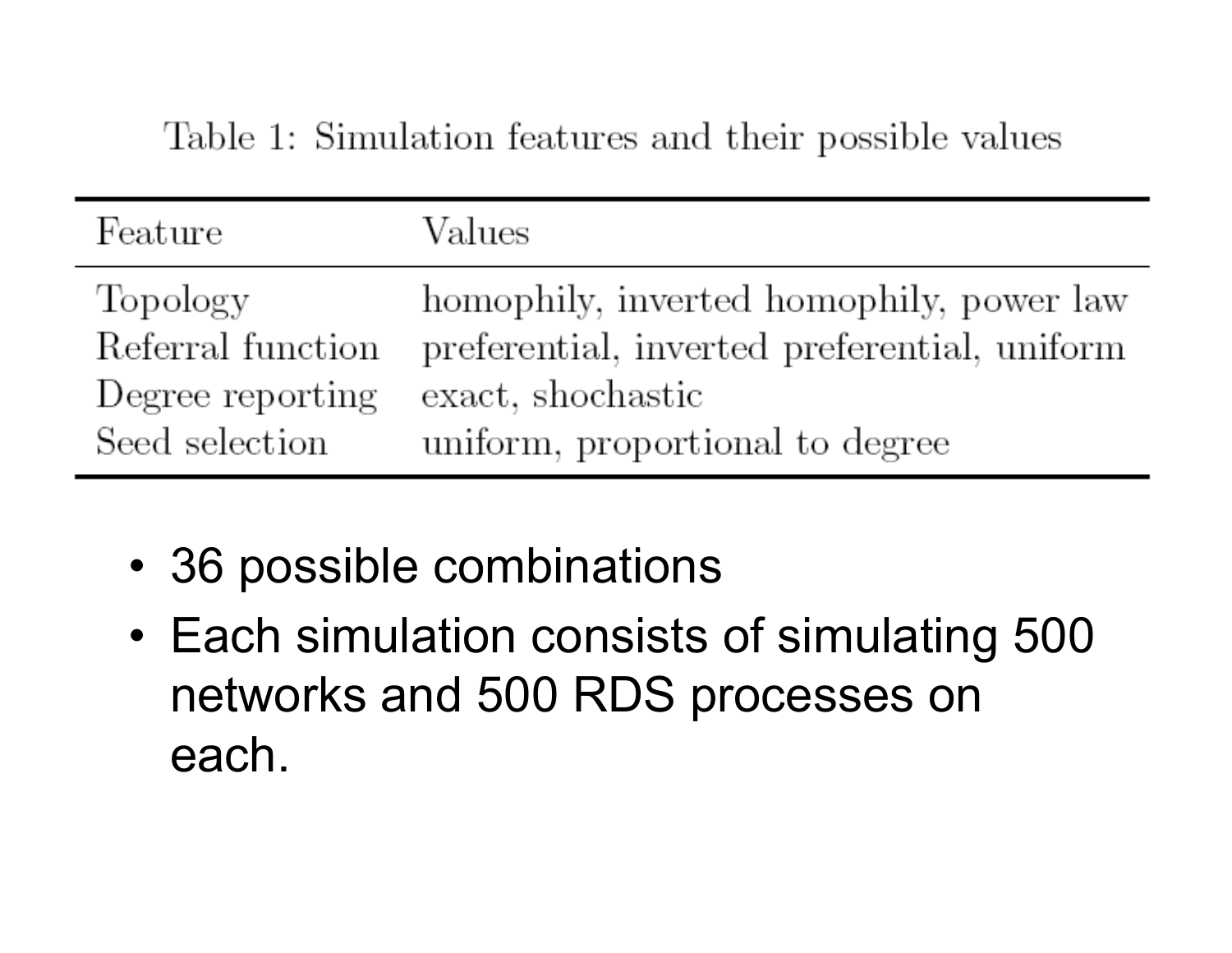## Simulations setup details

- 0. Generate quantity of interest: 100 iid draws from Normal(170, 100), and assign them to vertices.
- 1. Create links based on differences, using one of three predefined functions.
- 2. Get 500 RDS samples using one of referral functions, calculate estimates.
- Repeat 0-2 500 times.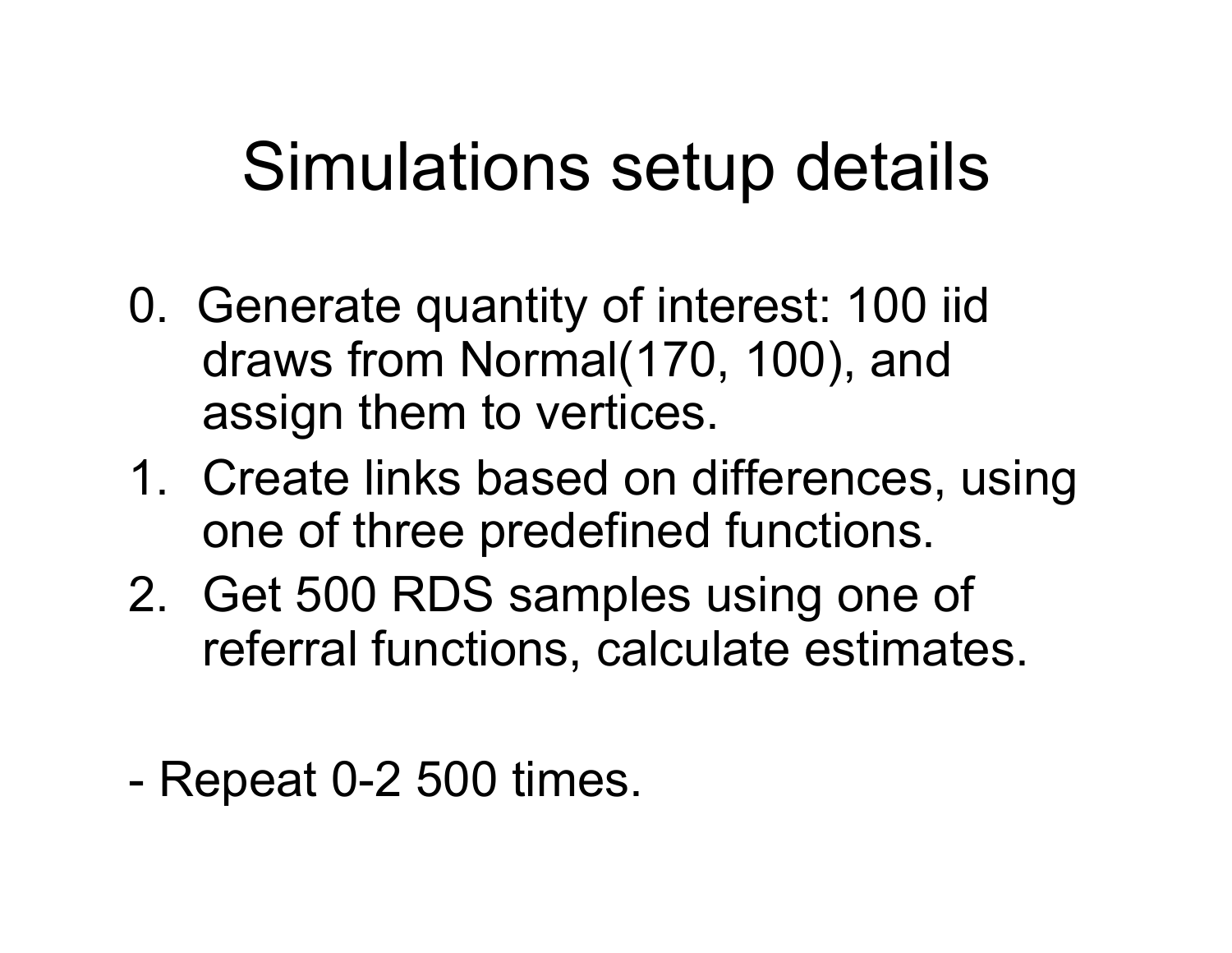#### **Particulars**

• Topology functions:

homophily: 
$$
P(l_{ij} = 1) = invlogit(-d(x_i, x_j)),
$$
  
inverted homophily:  $P(l_{ij} = 1) = invlogit(-20 + d(x_i, x_j)),$   
power law:  $P(l_{ij} = 1) = .01 + \frac{.2}{|\chi|} rank(max(x_i, x_j))$ 

• Referral functions:

$$
preferential: \qquad P(X_{i+1} = x_{i+1} | X_i = x_i) = d(x_i, x_{i+1})^{-1.5} \left/ \sum_j d(x_i, x_j)^{-1.5} \right.,
$$

inverted preferential:

$$
P(X_{i+1} = x_{i+1} | X_i = x_i) = e^{d(x_i, x_{i+1})} / \sum_j e^{d(x_i, x_j)},
$$

uniform:  $P(X_{i+1} = x_{i+1} | X_i = x_i) = I_{ij} / \sum_i I_{ij}$ ,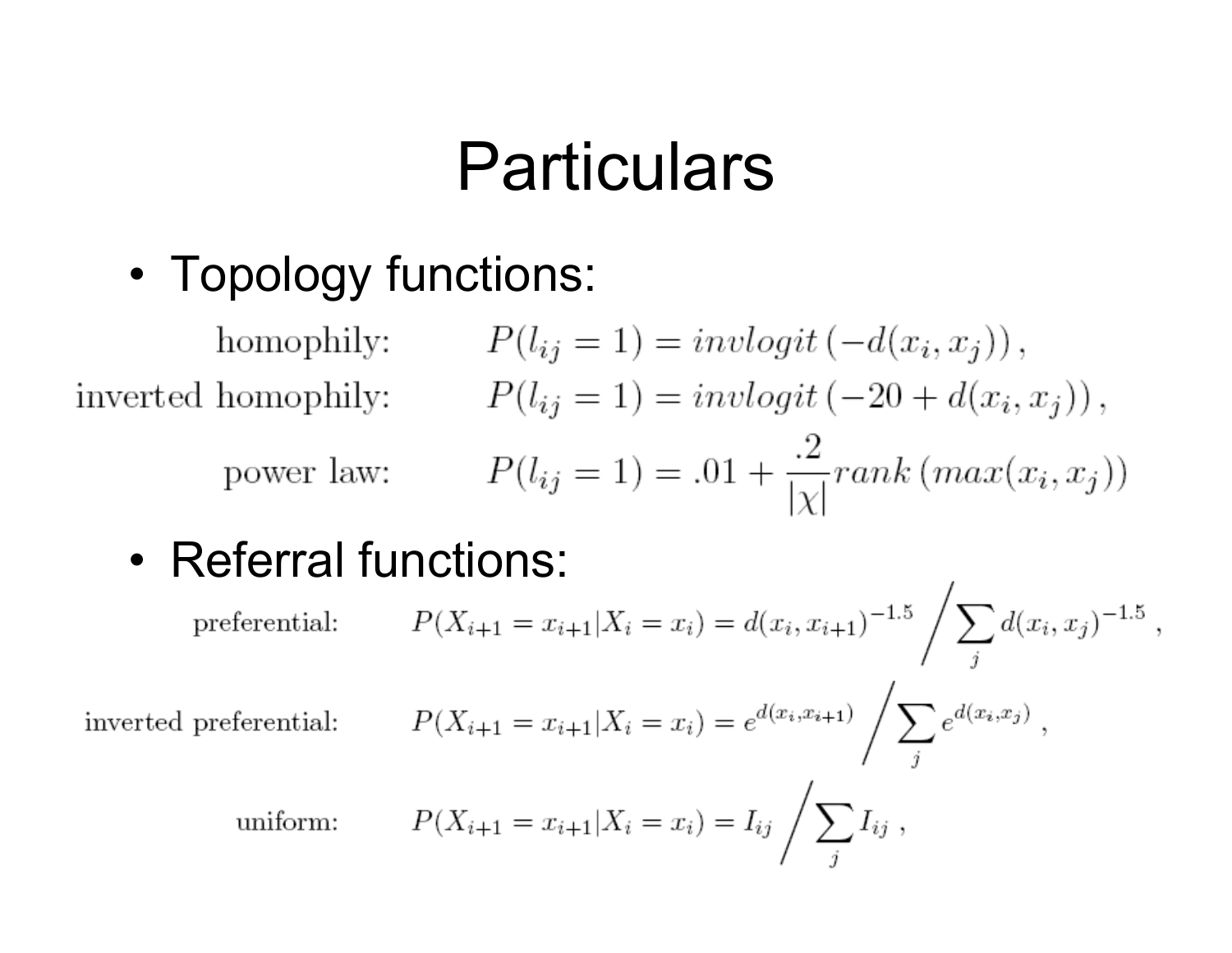#### Simulation results

#### • Compare with plain mean.

|                                        | referral function |               |              |
|----------------------------------------|-------------------|---------------|--------------|
|                                        | unif              | $_{\rm pref}$ | invPref      |
| homophily, uniform seed                | 25.41, 35.25      | 24.55, 32.02  | 31.32, 39.62 |
| homophily, prop to degree seed         | 27.03, 31.61      | 39.18, 42.68  | 31.38, 37.45 |
| inverse homophily, uniform seed        | 6.39, 0.42        | 4.41, 0.97    | 0.56, 1.8    |
| inverse homophily, prop to degree seed | 4.23, 1.07        | 6.39, 1.12    | 1.46, 3.24   |
| power law, uniform seed                | 7.1, 4.25         | 19.39, 14.77  | 2.81, 41.78  |
| power law, prop to degree seed         | 8.42, 5.15        | 22.86, 18.09  | 1.55, 32.99  |

• Dirrefent relative performance in different settings.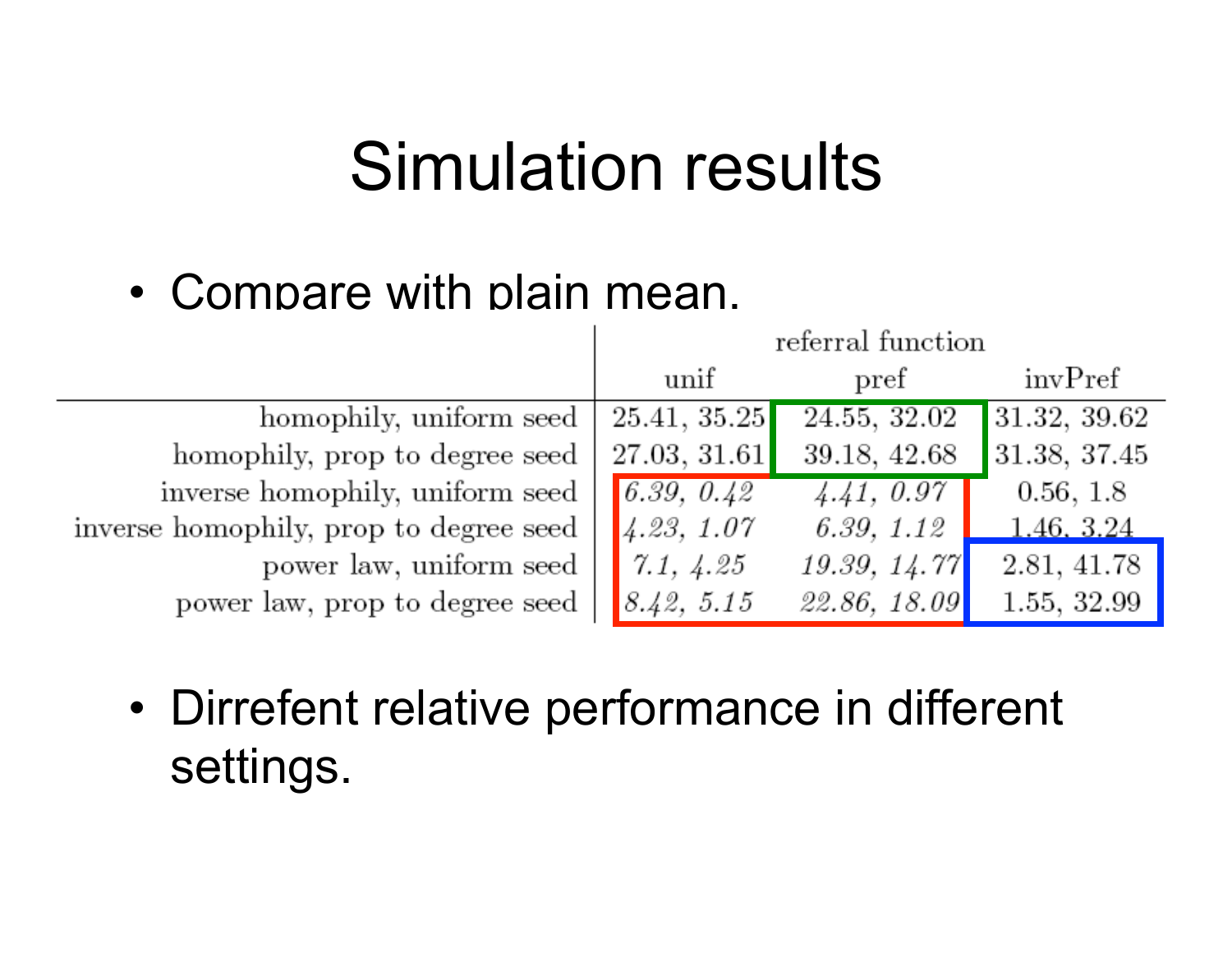# Why is this happening?



- Histograms are those of quantity measured
- Dots are normalized vertex counts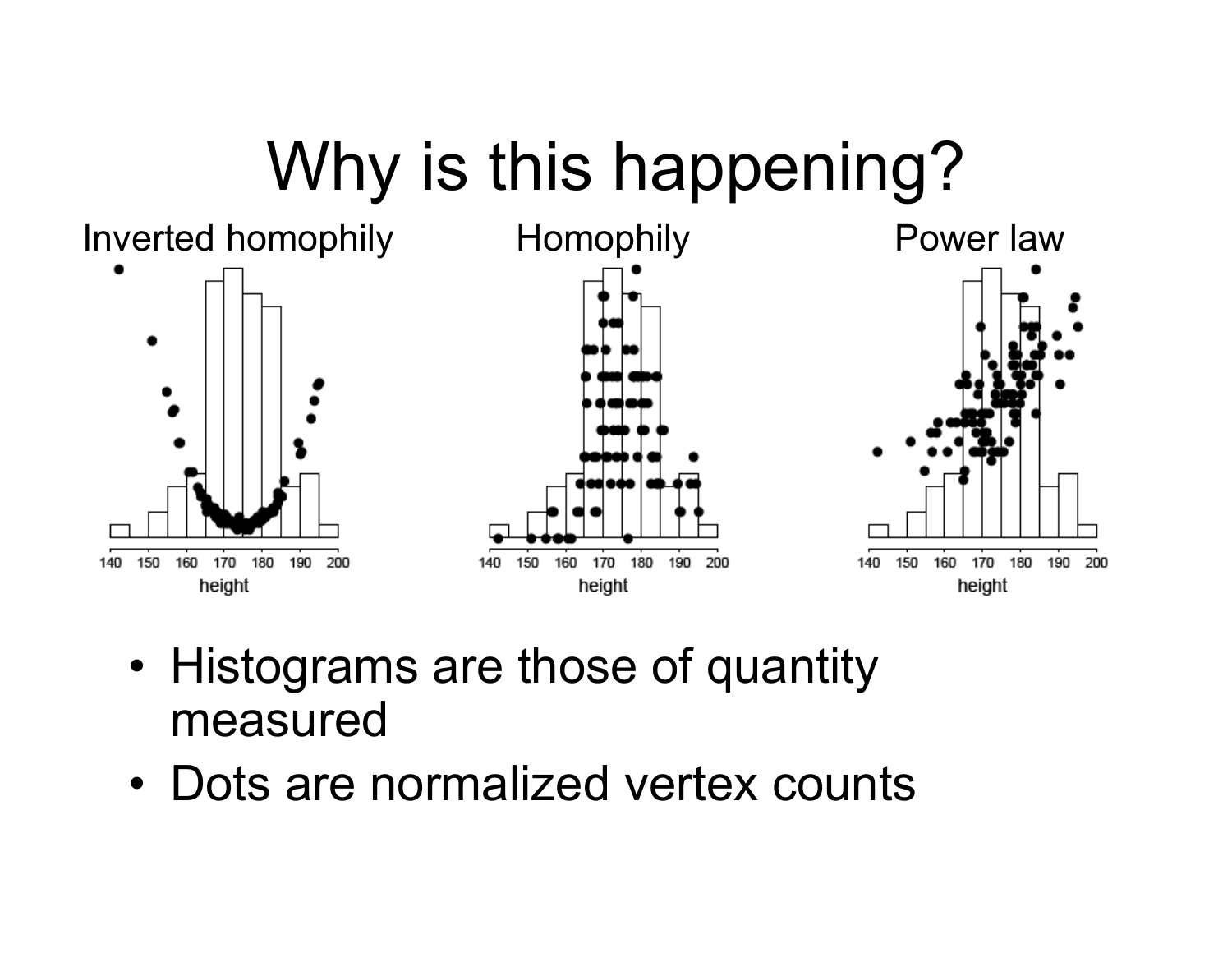



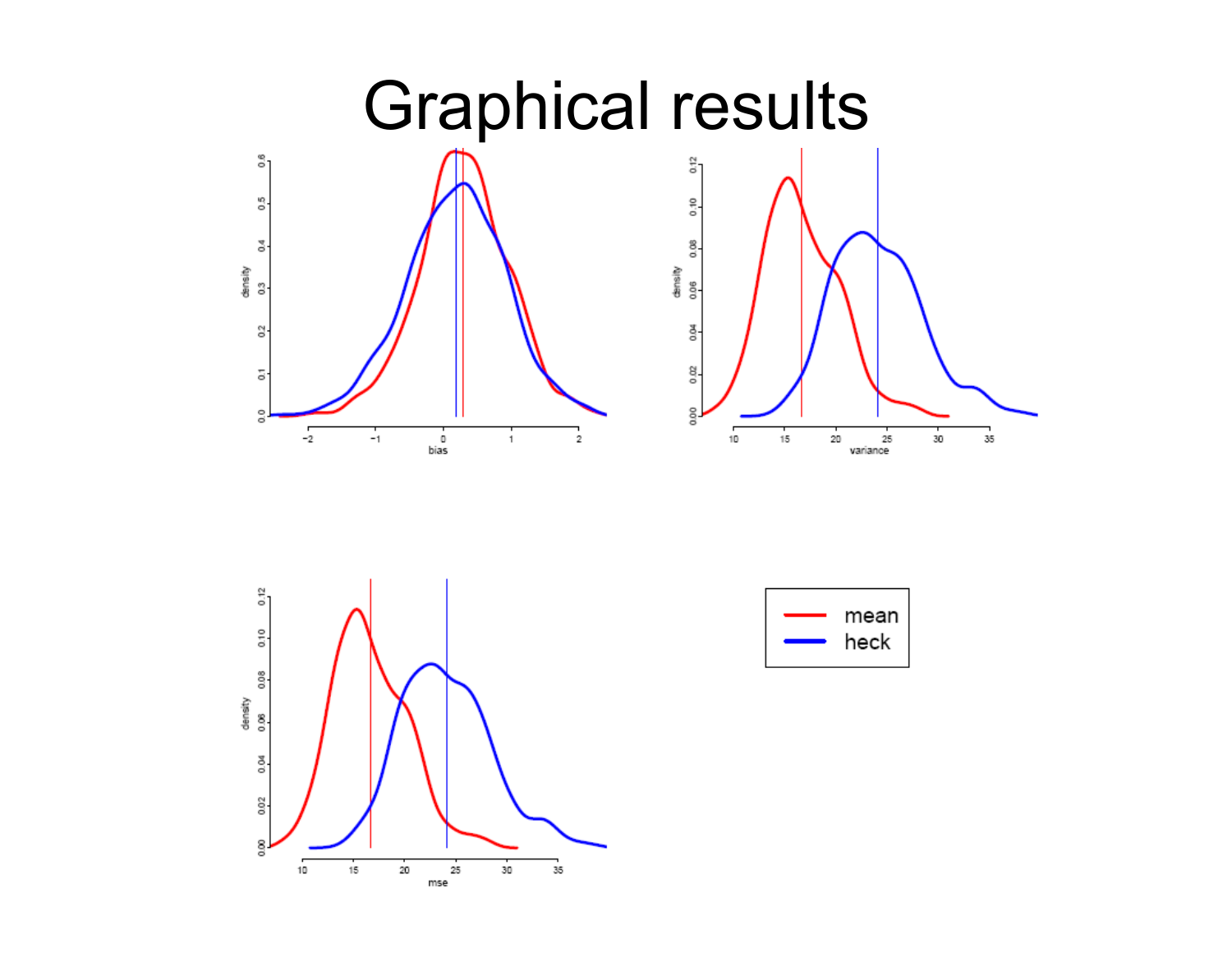



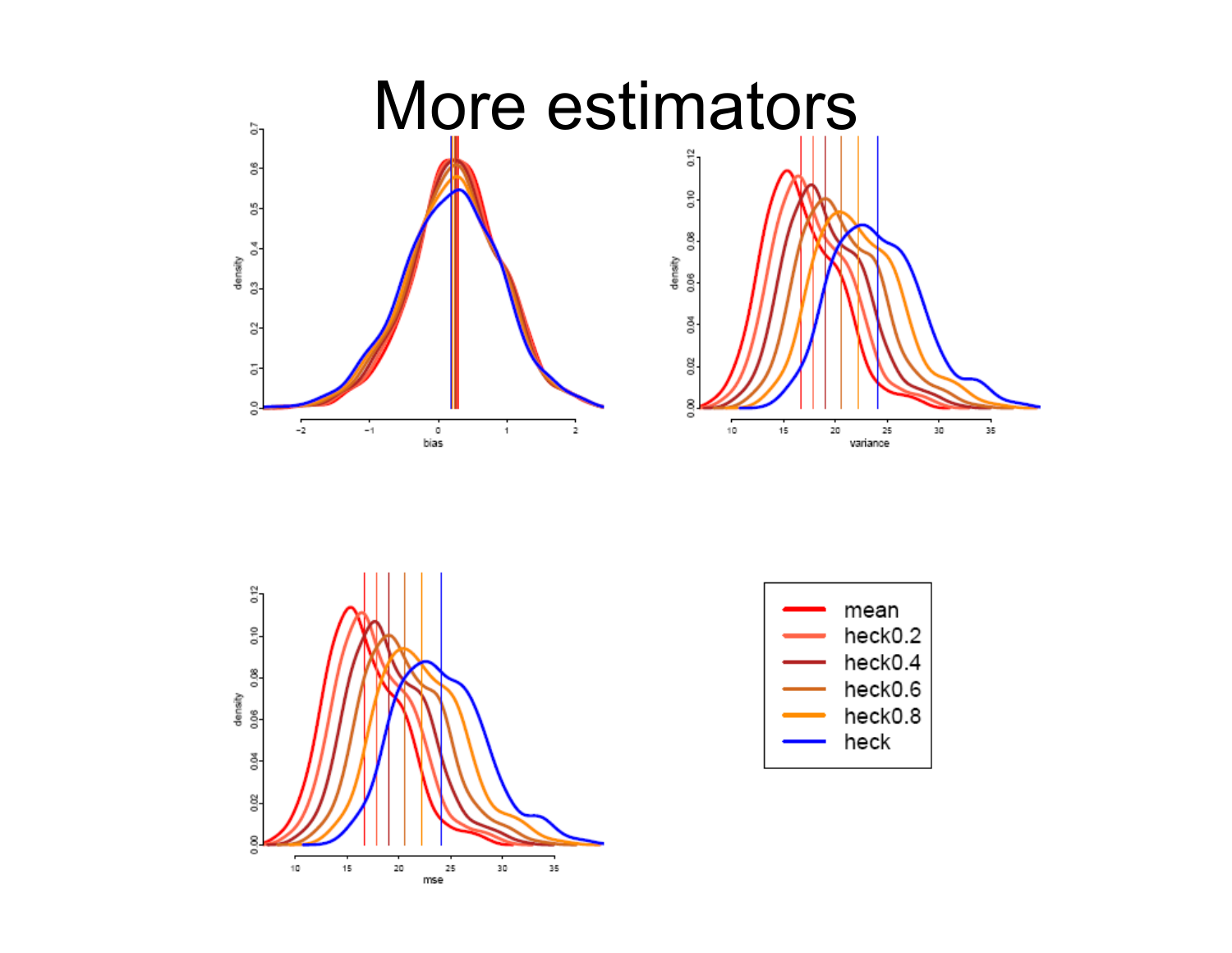

• Rank estimator usually between heck0.4 and heck0.6. Magic 0.5?